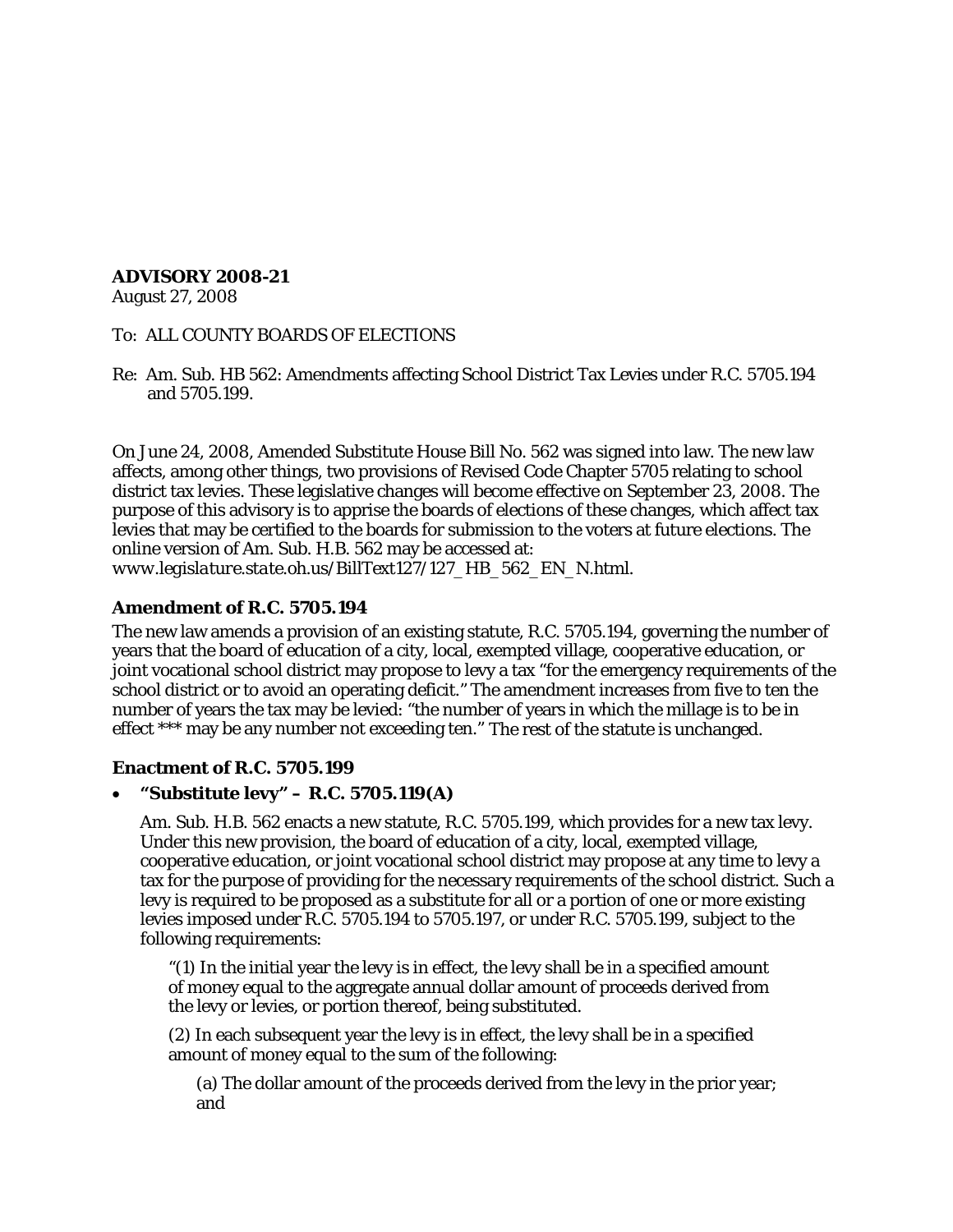(b) The dollar amount equal to the product of the total taxable value of all taxable real property in the school district in the then-current year, excluding carryover property as defined in section 319.301 of the Revised Code, multiplied by the annual levy, expressed in mills for each one dollar of valuation, that was required to produce the annual dollar amount of the levy under this section in the prior year; provided, that the amount under division  $(A)(2)(b)$  of this section shall not be less than zero."

Additionally, R.C. 5705.199(G) provides as follows:

"A levy under this section substituting for all or a portion of one or more existing levies imposed under sections 5705.194 to 5705.197 of the Revised Code or under this section shall be treated as having renewed the levy or levies being substituted for purposes of the payments made under sections 5751.20 to 5751.22 of the Revised Code."

#### • **Resolution requirements – R.C. 5705.199(B)**

The requirements for a resolution proposing the substitute levy are set forth in division (B) of R.C. 5705.199:

"The resolution proposing the substitute levy shall specify the annual dollar amount the levy is to produce in its initial year; the first calendar year in which the levy will be due; and the term of the levy expressed in years, which may be any number not exceeding ten, or for a continuing period of time. The resolution shall specify the date of holding the election, which shall not be earlier than seventy-five days after certification of the resolution to the board of elections, and which shall be consistent with the requirements of section 3501.01 of the Revised Code. If two or more existing levies are to be included in a single substitute levy, but are not scheduled to expire in the same year, the resolution shall specify that the existing levies to be substituted shall not be levied after the year preceding the year in which the substitute levy is first imposed."

### • **Form of the ballots – R.C. 5705.199(C)**

Division (C) of R.C. 5705.199 prescribes the form of the ballot to be used at the election on the question of a levy under R.C. 5705.199, as follows:

"Shall a tax levy substituting for an existing levy be imposed by the ...... (here insert name of school district) for the purpose of providing for the necessary requirements of the school district in the initial sum of ...... (here insert the annual dollar amount the levy is to produce in its initial year), and a levy of taxes be made outside of the ten-mill limitation estimated by the county auditor to require ...... (here insert number of mills) mills for each one dollar of valuation, which amounts to ...... (here insert rate expressed in dollars and cents) for each one hundred dollars of valuation for the initial year of the tax, for a period of ...... (here insert the number of years the levy is to be imposed, or that it will be levied for a continuing period of time), commencing in ...... (first year the tax is to be levied), first due in calendar year ...... (first calendar year in which the tax shall be due), with the sum of such tax to increase only if and as new land or real property improvements not previously taxed by the school district are added to its tax list?

> FOR THE TAX LEVY AGAINST THE TAX LEVY  $\frac{1}{2}$